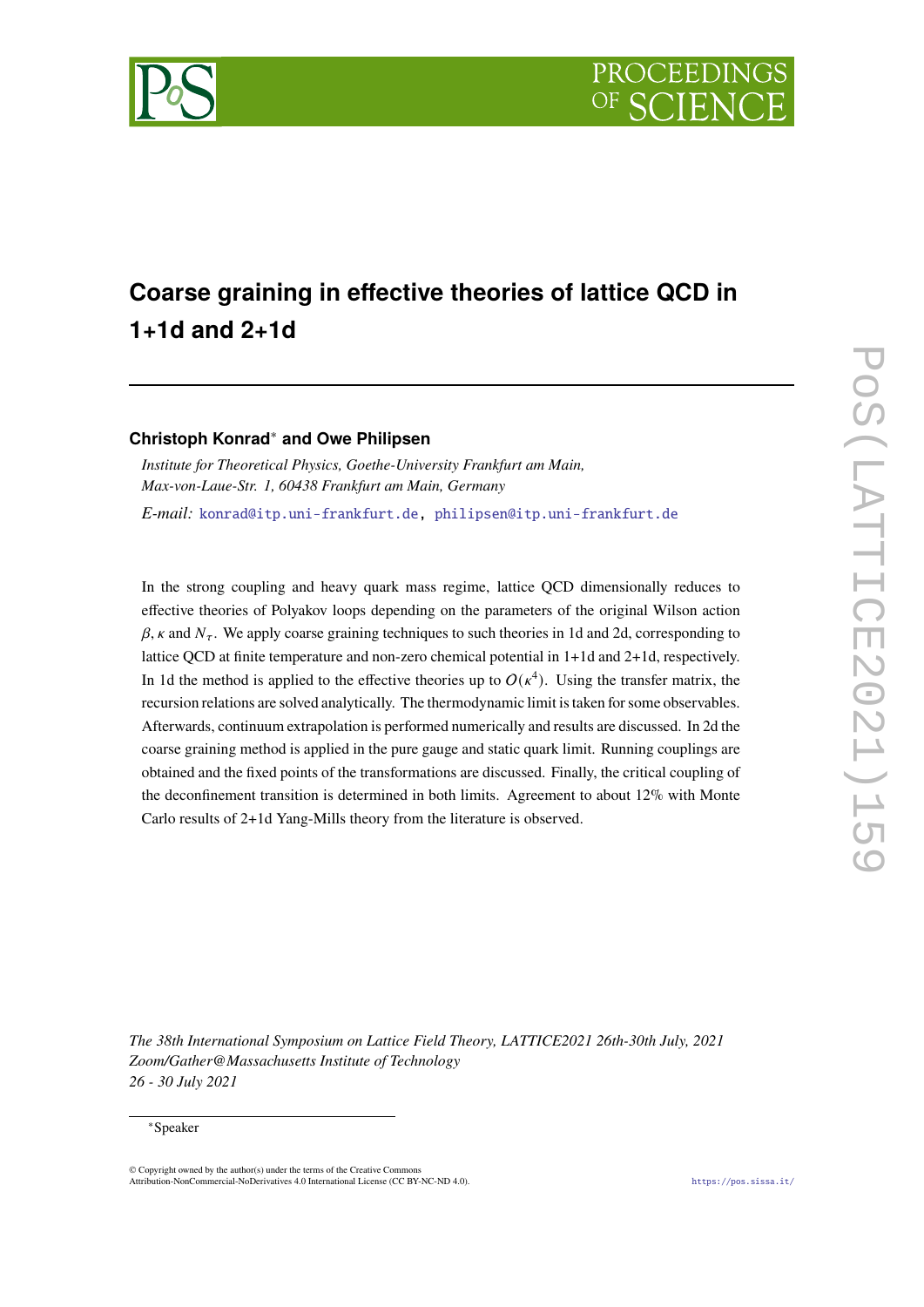### **1. Introduction**

The study of lattice QCD (LQCD) at non-zero chemical potential is still a difficult task due to the sign problem. Therefore, dimensionally reduced effective theories of LQCD with standard Wilson fermions at non-zero chemical potential have been derived by integrating out spatial gauge link variables after a combined expansion in the inverse coupling  $\beta$  and hopping parameter  $\kappa$ . The actions are expressed in terms of Polyakov loops and, thus, have significantly fewer degrees of freedom and a milder sign problem compared to the mother theory. Additionally, they can be interpreted as complex valued spin models [\[1–](#page-8-0)[4\]](#page-8-1). Here, we test coarse graining techniques on dimensionally reduced 1d and 2d effective theories, representing LQCD in 1+1d and 2+1d, respectively.

The running couplings of the effective theories in 1d are obtained up to order  $O(\kappa^4)$  for general number of colors  $N_c$ . Afterwards, the corresponding recursion relations are solved analytically resulting in a compact expression for the partition function in terms of the transfer matrix. This is used to calculate the pressure and baryon density at non-zero chemical potential.

For the 2d effective theories the running couplings are obtained in the pure gauge and static quark limit, respectively. In both cases the fixed point corresponding to the deconfinement transition is determined analytically. In the pure gauge limit our results for the critical coupling  $\beta_c$  agree with Monte-Carlo results of 2+1d Yang-Mills theory from the literature to about 12%.

#### **2. The effective theories**

To derive the effective theories one starts with the Wilson lattice action and integrates out the Grassmann fields. Next, integrating over spatial link variables defines an effective action  $S_{\text{eff}}$  [\[5\]](#page-9-0),

$$
Z = \int [dU_{\mu}] e^{-S_G[U_{\mu}]} \det Q[U_{\mu}] = \int [dU_0] e^{-S_{\text{eff}}[U_0]},
$$
  

$$
S_{\text{eff}}[U_0] = -\log \int [dU_i] e^{-S_G[U_0, U_i]} \det Q[U_0, U_i] = S_{G, \text{eff}} + S_{\text{stat}} + S_{\text{kin, eff}} ,
$$
 (1)

where det  $Q(U_u)$  is the quark determinant whereas  $S_{\text{G, eff}}$ ,  $S_{\text{stat}}$  and  $S_{\text{kin, eff}}$  are the effective gauge, static quark and effective kinetic quark action, respectively. Gauge invariance then implies that  $S_{\text{eff}}$ is a functional of Polyakov loops  $S_{\text{eff}}[U_0] = S_{\text{eff}}[U]$  with  $U_{\vec{x}} := \prod_{\tau=0}^{N_{\tau}-1} U_0(\vec{x}, \tau)$  [\[1\]](#page-8-0).

#### **2.1 The effective gauge action**

The strong coupling expansion is implemented by a character expansion of the plaquette action [\[6\]](#page-9-1). In 1+1d the exact solution of pure gauge theory has been known for many decades [\[7\]](#page-9-2). In a similar manner, the 1d effective gauge action can be derived without further approximations. Then, the spatial link integrals can be performed. The effective gauge action is given by [\[1\]](#page-8-0)

$$
S_{\text{G, eff}} = -\sum_{\langle \vec{x}, \vec{y} \rangle} \log \sum_{r} \lambda_r \chi_r(U_{\vec{x}}^{\dagger}) \chi_r(U_{\vec{y}}) , \qquad (2)
$$

with  $\chi_r$  being the character of the irreducible representation r. The couplings  $\lambda_r$  are expressed in terms of the fundamental coefficients of the character expansion  $u(\beta)$ . In higher dimensions the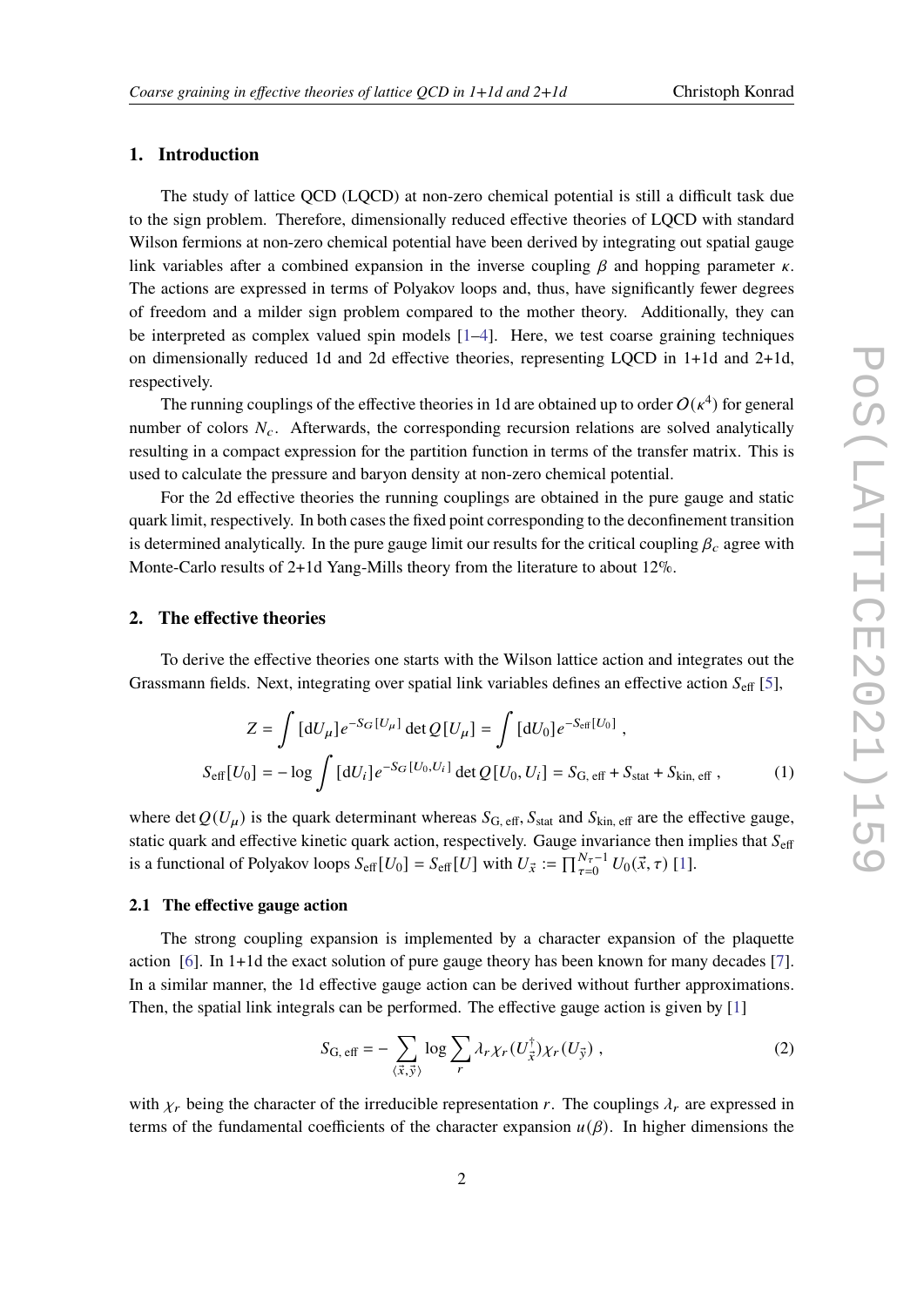couplings  $\lambda_r$  obtain additional corrections in terms of the  $u(\beta)$  and long-range interactions appear in  $S_{\text{G, eff}}$  [\[1\]](#page-8-0). Taking kinetic quarks into account leads to similar corrections in  $\kappa$  to the couplings and results in new interaction terms. When considering higher dimensions or including kinetic quarks,  $S_{\text{G, eff}}$  is usually truncated to include only the few lowest dimensional representations. In the simplest non-trivial case only the fundamental representation is considered [\[8\]](#page-9-3),

$$
S_{\text{G, eff}} = -\sum_{\langle \vec{x}, \vec{y} \rangle} \log \left( 1 + \lambda_f L_{\vec{x}} L_{\vec{y}}^* + \lambda_f L_{\vec{y}} L_{\vec{x}}^* \right) \quad \text{with} \quad \chi_f(U_{\vec{x}}) =: L_{\vec{x}} . \tag{3}
$$

#### **2.2 The effective quark action**

To derive the effective quark action, det Q is split into the static determinant det  $Q_{stat}$  and the kinetic quark determinant det  $Q_{\text{kin}}$  according to det  $Q = \text{det } Q_{\text{stat}}$  det  $Q_{\text{kin}}$ . The former can be evaluated exactly for  $N_f$  degenerate quark flavors [\[5\]](#page-9-0),

$$
\det Q_{\text{stat}} = \prod_{\vec{x}} \det \left( 1 + h_1 U_{\vec{x}} \right)^{2N_f} \det \left( 1 + \bar{h}_1 U_{\vec{x}}^{\dagger} \right)^{2N_f} := \prod_{\vec{x}} \det Q_{\text{stat}}^{\text{loc}}(U_{\vec{x}}) = e^{-S_{\text{stat}}}, \quad (4)
$$

with  $h_1 = (2\kappa)^{N_{\tau}} e^{N_{\tau} a \mu}$  and  $\bar{h}_1 = (2\kappa)^{N_{\tau}} e^{-N_{\tau} a \mu}$ .

The kinetic quark determinant has to be expanded in  $\kappa$  to perform the integration over the spatial link integrals. Usually, this is done using the trace-log identity  $det(\cdot) = exp Tr log(\cdot)$  as well as expanding the exponential and logarithm to the desired order. After applying resummation techniques an effective kinetic quark action  $S_{kin, eff}$  is obtained. It is expressed in terms of rational functions of temporal Wilson lines,

$$
W_{nm\bar{n}\bar{m}}(U_{\vec{x}}) = \text{Tr}\,\frac{(h_1 U_{\vec{x}})^m}{(1 + h_1 U_{\vec{x}})^n} \frac{(\bar{h}_1 U_{\vec{x}}^\dagger)^{\bar{m}}}{(1 + \bar{h}_1 U_{\vec{x}}^\dagger)^{\bar{n}}}, \quad W_{nm\bar{n}\bar{m}}^\pm = W_{nm00} \pm W_{00\bar{n}\bar{m}}\,,\tag{5}
$$

which can also be represented in terms of the Polyakov loop [\[3–](#page-8-2)[5\]](#page-9-0). To leading order in  $\kappa$  the effective kinetic quark action  $S_{kin, eff}$  reads [\[3,](#page-8-2) [4,](#page-8-1) [8\]](#page-9-3)

<span id="page-2-0"></span>
$$
S_{\text{kin, eff}} = 2h_2 \sum_{\langle \vec{x}, \vec{y} \rangle} W_{1111}^-(U_{\vec{x}}) W_{1111}^-(U_{\vec{y}}) \quad \text{with} \quad h_2 = N_f N_\tau \kappa^2 / N_c \ . \tag{6}
$$

At  $O(\kappa^{2n})$  the non-local behavior of det  $Q_{\text{kin}}$  implies long-range and multipoint interaction terms over a taxi driver distance *n* in  $S_{kin, eff}$  [\[3,](#page-8-2) [4\]](#page-8-1). In 1d [\[2\]](#page-8-3) and 3d [\[3\]](#page-8-2) the effective action is known to  $O(\kappa^4)$ , whereas in the cold and dense limit in 3d it has been derived to  $O(\kappa^8)$  [\[4\]](#page-8-1).

In the remaining parts of this work vector arrows are not written explicitly anymore.

#### **3. Coarse graining of the 1d effective theories**

The effective action is a functional of traced powers of Polyakov loops living on the spatial coordinates of the lattice. We can interpret those as continuous and complex-valued spin variables [\[1\]](#page-8-0). This suggests the use of renormalization schemes that have previously been applied to Ising-type systems. For the 1d effective theory with only nearest neighbor interactions this corresponds to integrating out every second lattice site. By contrast, next-to-nearest neighbor interactions require integrating out every second pair of lattice sites [\[6\]](#page-9-1).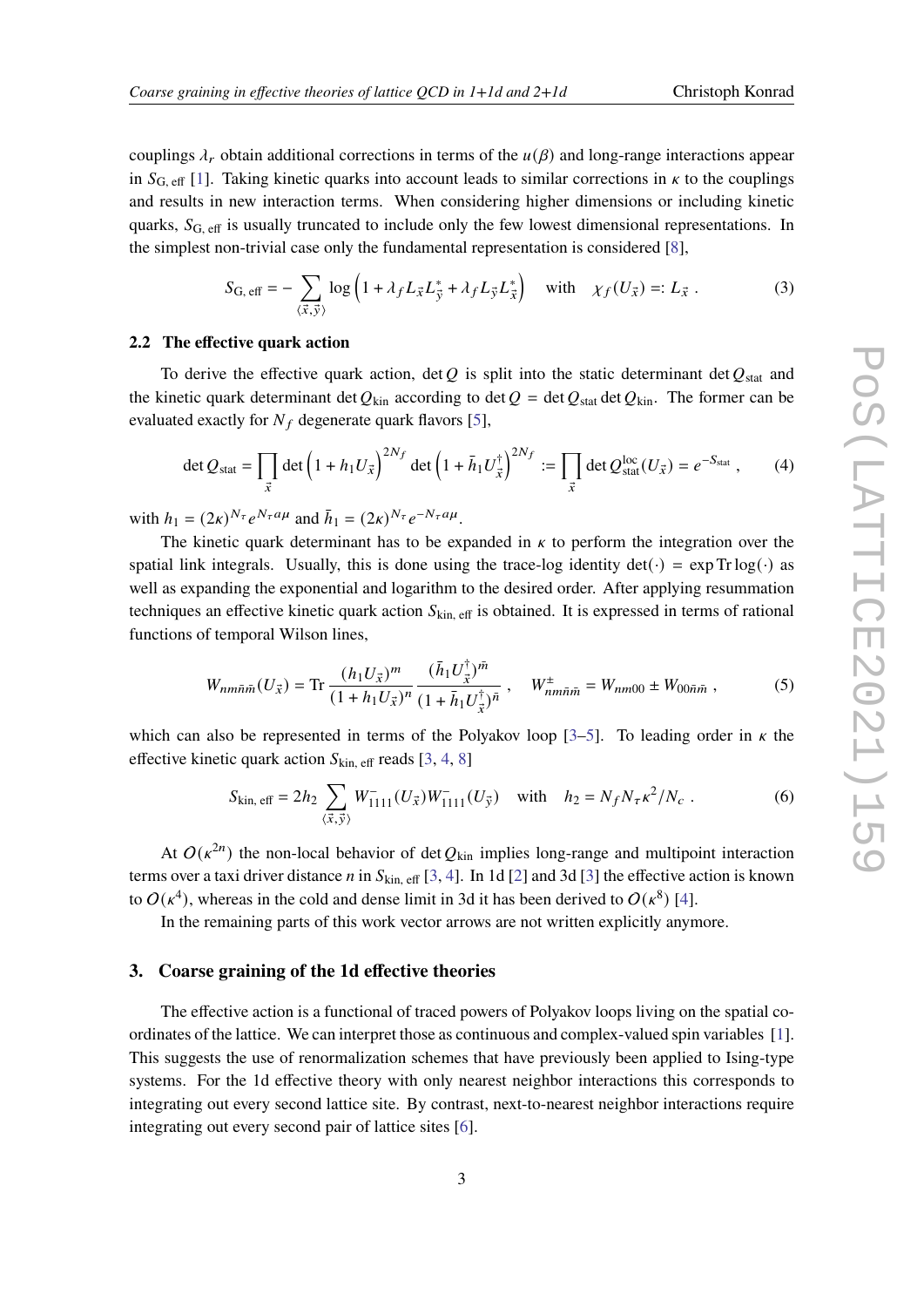#### **3.1 The static quark limit**

Because the static determinant depends only on temporal links, the partition function for static quarks is simply determined by including det  $Q_{stat}$  into the integrand and no truncation of the sum over irreducible representations is necessary. Typically, a renormalized action includes all possible combinations of field interactions. Thus, we choose the recursion approach

$$
Z = \int \left[ dU_x \right]^{(n)} \det Q_{\text{stat}}^{(n)} \prod_{x=1}^{N_s^{(n)}} \sum_{r,r'} \lambda_{rr'}^{(n)} \chi_r(U_x) \chi_{r'}(U_{x+1}^{\dagger}) \quad \text{with} \quad \lambda_{rr'}^{(0)} = \lambda_r \delta_{rr'} . \tag{7}
$$

After iterating the renormalization procedure once, we find the running couplings,

$$
\lambda_{r_1 r_2}^{(n+1)} = \sum_{r_1', r_2'} \lambda_{r_1 r_1'}^{(n)} \lambda_{r_2' r_2}^{(n)} \int dU \det Q_{\text{stat}}^{\text{loc}}(U) \chi_{r_1'}(U^{\dagger}) \chi_{r_2'}(U) . \tag{8}
$$

In the pure gauge limit det  $Q_{stat}^{loc} = 1$ . Thus the gauge integral in [\(8\)](#page-3-0) can be solved with the orthogonality relation for irreducible characters. Then one finds the solution to the renormalization scheme,

<span id="page-3-0"></span>
$$
\lambda_{rr'}^{(n)} = \delta_{rr'} \lambda_r^{2^n} , \quad Z = \sum_r \lambda_r^{N_s} , \qquad (9)
$$

in agreement with the exact solution of 1+1d pure gauge theory, if  $N_s$  is a power of two [\[6,](#page-9-1) [7\]](#page-9-2).

#### **3.2 Next-to-leading order corrections**

In the next scenario we include kinetic quarks to  $O(\kappa^4)$  in our theory. Taking into account the next-to-nearest neighbor interactions, we integrate out every second pair of lattice sites.  $S_{kin, eff}$  is of the generic form [\[2](#page-8-3)[–4\]](#page-8-1)

$$
S_{\text{kin, eff}} = \sum_{x} s_{\kappa^2} (U_x, U_{x+1}) + \sum_{x} s_{\kappa^4} (U_x, U_{x+1}, U_{x+2}) \tag{10}
$$

To perform the gauge integrals the Boltzmann weight is expanded to  $O(\kappa^4)$ ,

$$
Z = \int [dU] \det Q_{stat} \prod_{\substack{x=1 \ x \text{ mod } 2=0}}^{N_s} \sum_{r_{x-1}} \lambda_{r_{x-1}} \chi_{r_{x-1}} (U_{x-1}) \chi_r (U_x^{\dagger}) \sum_{r_x} \lambda_{r_x} \chi_{r_x} (U_x) \chi_r (U_{x+1}^{\dagger})
$$
  
\n
$$
\times \left(1 - s_{\kappa^2} (U_{x-1}, U_x) - s_{\kappa^4} (U_{x-1}, U_x, U_{x+1}) + s_{\kappa^2}^2 (U_{x-1}, U_x) \right)
$$
  
\n
$$
\times \left(1 - s_{\kappa^2} (U_x, U_{x+1}) - s_{\kappa^4} (U_x, U_{x+1}, U_{x+2}) + s_{\kappa^2}^2 (U_x, U_{x+1}) \right) + O(\kappa^6)
$$
  
\n
$$
= \int [dU] \det Q_{stat} \prod_{\substack{x=1 \ x \text{ mod } 2=0}}^{N_x} \sum_{\substack{r_1, r_2, r_3, r_4 \ r_1 \text{ mod } 2=0}} h_{r_1, r_2, r_3, r_4}^{r_1 r_2 r_3 r_4} \chi_{r_1} (U_{x-1}) \chi_{r_2} (U_x^{\dagger}) \chi_{r_3} (U_x) \chi_{r_4} (U_{x+1}^{\dagger})
$$
  
\n
$$
\times W_{v_1} (U_{x-1}) W_{v_2} (U_x) W_{v_3} (U_{x+1}) W_{v_4} (U_{x+2}), \qquad (11)
$$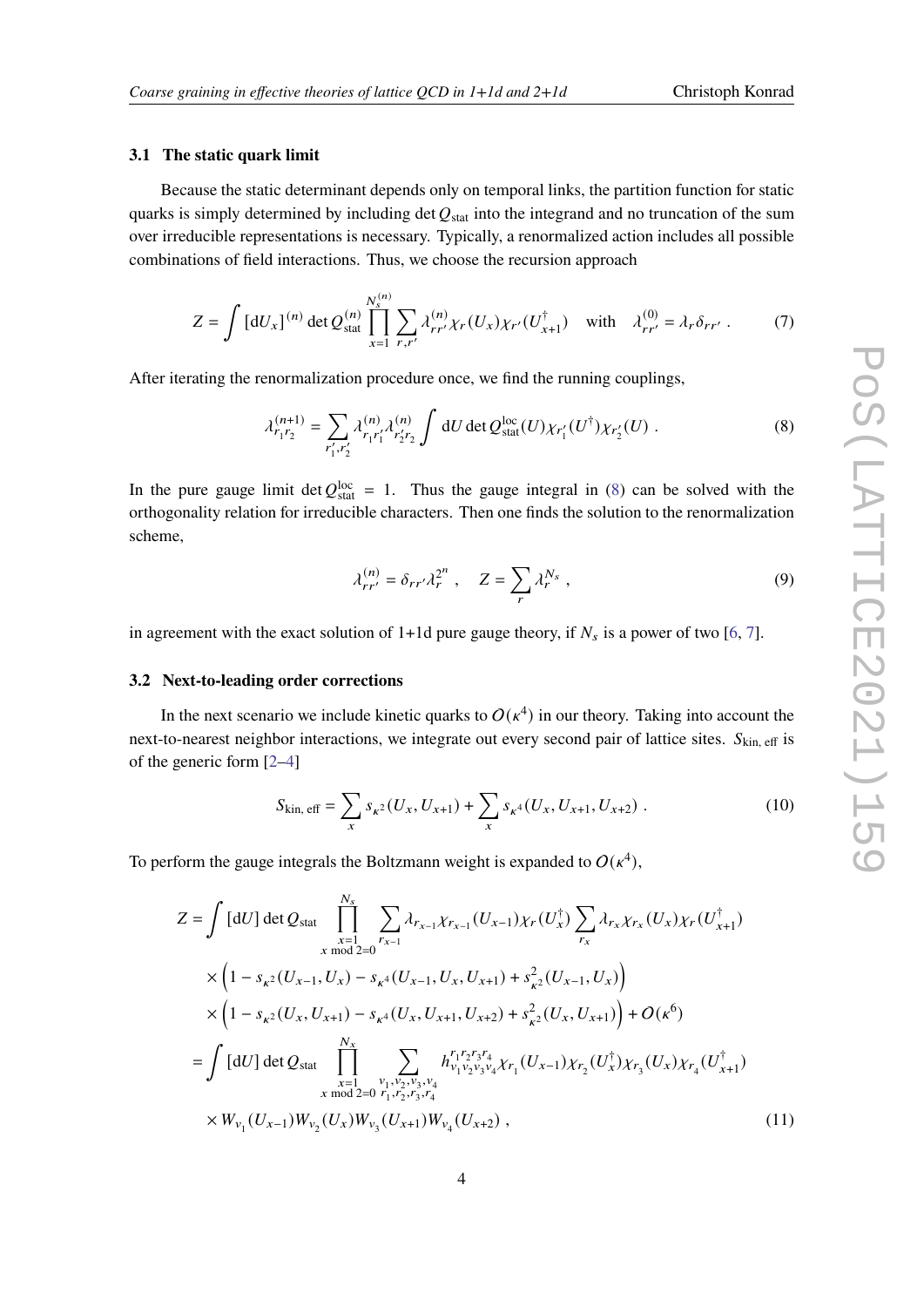where we introduced the coupling tensor **h** and the indices  $v_i$  carry the information of the powers and indices of the fractional Wilson loops [\(5\)](#page-2-0). After substituting  $h \to h^{(n)}$  and integrating out every second pair  $(U_{x-1}, U_x)$  one finds the running couplings,

$$
h_{v_1v_2v_3v_4}^{r_1r_2r_3r_4(n+1)} = \sum_{\substack{v'_1, v'_2, v'_3, v'_4 \\ r'_1, r'_2, r'_3, r'_4}} h_{v_1v_2v'_3v'_4}^{r_1r_2r_3r'_4(n)} h_{v'_1v'_2v_3v_4}^{r'_1r'_2r'_3r_4(n)} \left( \int dU \det Q_{stat}^{loc}(U) W_{v'_1}(U) W_{v'_3}(U) \chi_{r'_4}(U^{\dagger}) \chi_{r'_1}(U) \right) \cdot \times \left( \int dU \det Q_{stat}^{loc}(U) W_{v'_2}(U) W_{v'_4}(U) \chi_{r'_2}(U^{\dagger}) \chi_{r'_3}(U) \right) . \tag{12}
$$

#### **3.3 Evaluation of the renormalization scheme**

The expressions for the running couplings have a common structure. Any of them can be cast in a quadratic matrix recursion relation,

<span id="page-4-0"></span>
$$
\mathbf{h}^{(n+1)} = \mathbf{h}^{(n)} \mathbf{g} \mathbf{h}^{(n)} \tag{13}
$$

where  $\mathbf{h}^{(n)}$  describes the running couplings, and the entries of **g** are given by the gauge integrals appearing in the recursion relations. It is quickly solved by

$$
\boldsymbol{h}^{(n)} = \left(\boldsymbol{h}^{(0)}\boldsymbol{g}\right)^{2^{n}-1}\boldsymbol{h}^{(0)}\ .
$$
 (14)

If we assume that the spatial volume in lattice units is a power of two,  $N_s = 2^{n_s}$ , with periodic boundary conditions, the partition function can be calculated with the help of [\(14\)](#page-4-0) and is given by

$$
Z = \sum_{ij} h_{ij}^{(n_x)} g_{ji} = \text{Tr} \, \boldsymbol{h}^{(n_s)} \boldsymbol{g} = \text{Tr} \left[ \left( \boldsymbol{h}^{(0)} \boldsymbol{g} \right)^{N_s} \right] = \text{Tr} \left[ \left( \boldsymbol{g} \boldsymbol{h}^{(0)} \right)^{N_s} \right] \,. \tag{15}
$$

This solution allows us to take the thermodynamic limit. The remaining gauge integrals involve class functions only and can be performed analytically in the Polyakov gauge [\[9,](#page-9-4) [10\]](#page-9-5).

In the following we are interested in the pressure  $p$  and baryon density  $n<sub>B</sub>$  at non-zero chemical potential in the continuum for  $N_f = 1$  and  $N_c = 3$ . For static quarks representations with labels  $0 \le p, q \le 5$  are included in the gauge action. To set the scale we assume that the string tension  $\sigma$ depends only weakly on  $\kappa$ , as in previous discussions on the 3d effective theory [\[4\]](#page-8-1). This allows us to use  $\sigma$  in the pure gauge limit,  $a^2\sigma = -\log u_f$  [\[11\]](#page-9-6). Afterwards, the observables are fitted to a second-degree polynomial in the lattice spacing  $a$ . For the continuum extrapolation, 11 equidistant points in the interval  $\sqrt{\sigma}a \in [0.5, 1]$  in the static quark limit and  $\sqrt{\sigma}a \in [0.9, 1.4]$  for non-static quarks are used [\[3,](#page-8-2) [4\]](#page-8-1).

In the static quark limit (figure [1\)](#page-5-0) the hopping parameter  $\kappa$  is chosen to satisfy  $\kappa(\beta) < 10^{-2}$  for all values of beta. Thus, we set the baryon mass  $\frac{mg}{\sqrt{g}}$  $\frac{\partial B}{\partial \sigma}$  = 25. Both plots show the same qualitative behavior as found in the effective theory in 3 spatial dimensions. The silver blaze property [\[12,](#page-9-7) [13\]](#page-9-8) can be observed, but no first-order transition at non-zero temperature is found [\[3,](#page-8-2) [4\]](#page-8-1).

In figure [2](#page-6-0) the continuum extrapolated pressure is compared to different orders of the effective theories in *k* with  $T/\sqrt{\sigma} = 0.15$  and varying baryon masses. As shown in figure [2a,](#page-6-0) at high baryon masses ( $m_B/\sqrt{\sigma}$  = 25) leading order corrections are negligible. Approaching lower masses  $(m_B/\sqrt{\sigma} = 10)$  first disagreements become apparent, which further increase when going to even  $(m_B/\sqrt{v}) = 10$ ) inst disagreements become apparent, which ruttler increase when going to even<br>smaller baryon masses  $(m_B/\sqrt{\sigma} = 5)$ . In contrast, differences between leading and next-to-leading order (figure [2b\)](#page-6-0) can only be observed for relatively light baryons ( $m_B/\sqrt{\sigma} = 5$ ).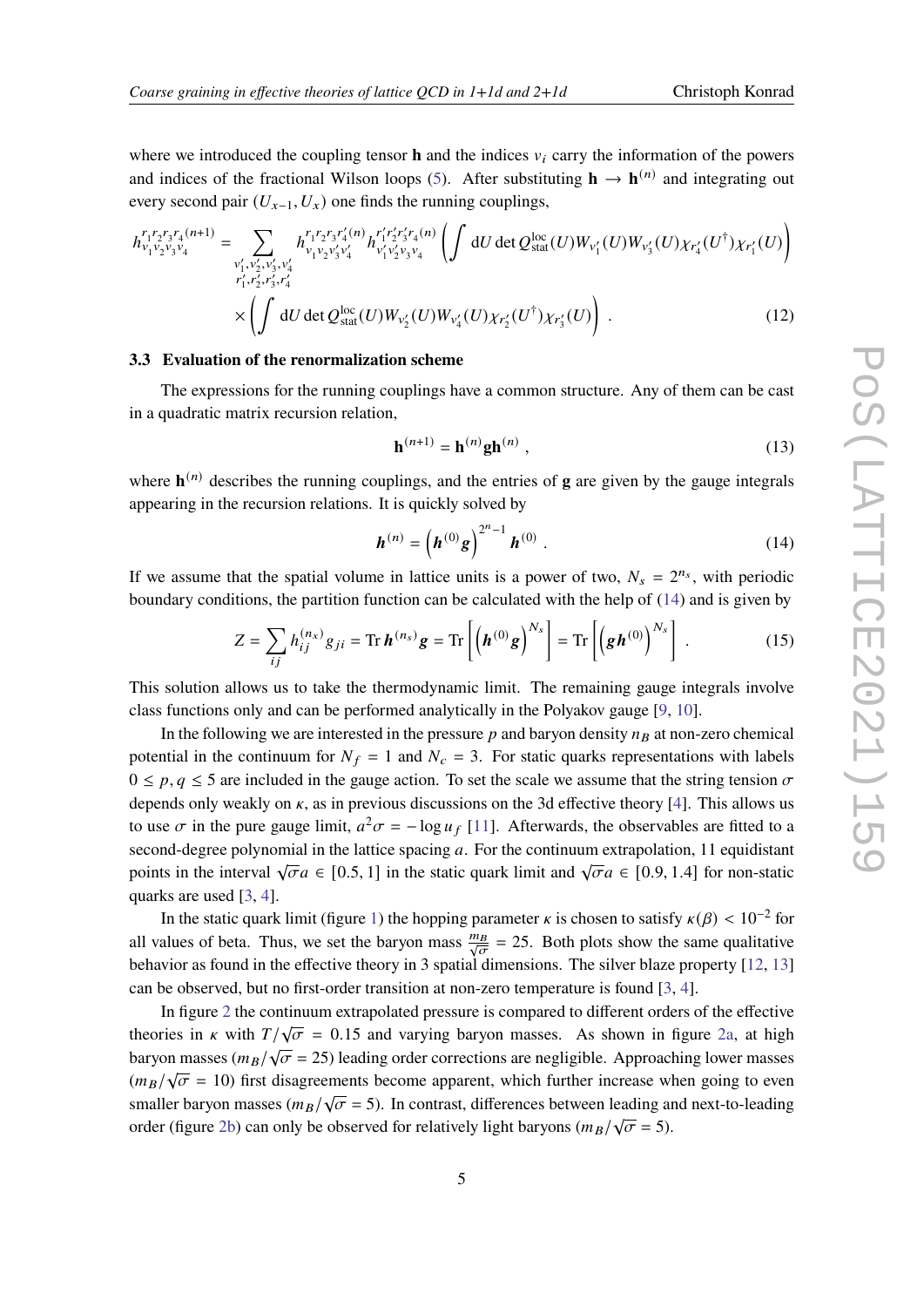<span id="page-5-0"></span>

**(a)** The continuum extrapolated pressure for varying temperatures and static quarks.

**(b)** The continuum extrapolated baryon density for varying temperatures and static quarks.

Figure 1: Comparison of the pressure and baryon density vs. the baryon chemical potential in the static quark limit for  $N_f = 1$ ,  $m_B/\sqrt{\sigma} = 25$ ,  $N_c = 3$  and varying temperatures.

## **4. Coarse graining of the 2d effective theories**

In 2d renormalization group transformations are known to typically induce long range and multipoint interactions. To partially capture this behavior we allow next-to-nearest neighbor interactions, denoted by  $[x, y]$ . Analogously to the 2d Ising model [\[14\]](#page-9-9) the effective theories are renormalized by integrating out lattice sites in a checkerboard pattern. Note that next-to-nearest neighbor interactions start at  $O(u_f^{2N_\tau+2})$  [\[1\]](#page-8-0).

## **4.1 Pure gauge theory**

The partition function with the recursion approach reads

$$
Z = \int \left[ dU \right]^{(n)} \prod_{\langle x, y \rangle^{(n)}} \left( 1 + \lambda_f^{(n)} \left( L_x L_y^{\dagger} + L_y L_x^{\dagger} \right) \right) \prod_{[x, y]^{(n)}} \left( 1 + \lambda_{2, f}^{(n)} \left( L_x L_y^{\dagger} + L_y L_x^{\dagger} \right) \right) + O(u^{2N_\tau + 4}) \tag{16}
$$

To obtain the running couplings we consider a specific lattice site, say  $x$ , that we want to integrate out. Here we denote the product of the eight interaction terms between  $x$  and its neighbors with  $A(U_x)$ . All terms of order  $O(u_f^{2N_\tau+4})$  in  $A(U_x)$  are neglected and the remaining integrals can be solved with the orthogonality relation for irreducible characters. Afterwards,  $A(U_x)$  can be rewritten into a product form [\[14\]](#page-9-9),

$$
\int dU_x A(U_x) = \left(1 + \lambda_f^{(n)2} (L_{x+e_1} L_{x-e_1}^{\dagger} + L_{x-e_1} L_{x+e_1}^{\dagger})\right) \left(1 + \lambda_f^{(n)2} (L_{x-e_1} L_{x-e_2}^{\dagger} + L_{x-e_2} L_{x-e_1}^{\dagger})\right) \times \left(1 + \lambda_f^{(n)2} (L_{x+e_2} L_{x-e_1}^{\dagger} + L_{x-e_1} L_{x+e_2}^{\dagger})\right) \left(1 + \lambda_f^{(n)2} (L_{x+e_2} L_{x-e_2}^{\dagger} + L_{x-e_2} L_{x+e_2}^{\dagger})\right) \times \left(1 + \lambda_f^{(n)2} (L_{x+e_1} L_{x+e_2}^{\dagger} + L_{x+e_2} L_{x+e_1}^{\dagger})\right) \left(1 + \lambda_f^{(n)2} (L_{x+e_1} L_{x-e_2}^{\dagger} + L_{x-e_2} L_{x+e_1}^{\dagger})\right) \n+ O(u_f^{3N_\tau}). \tag{17}
$$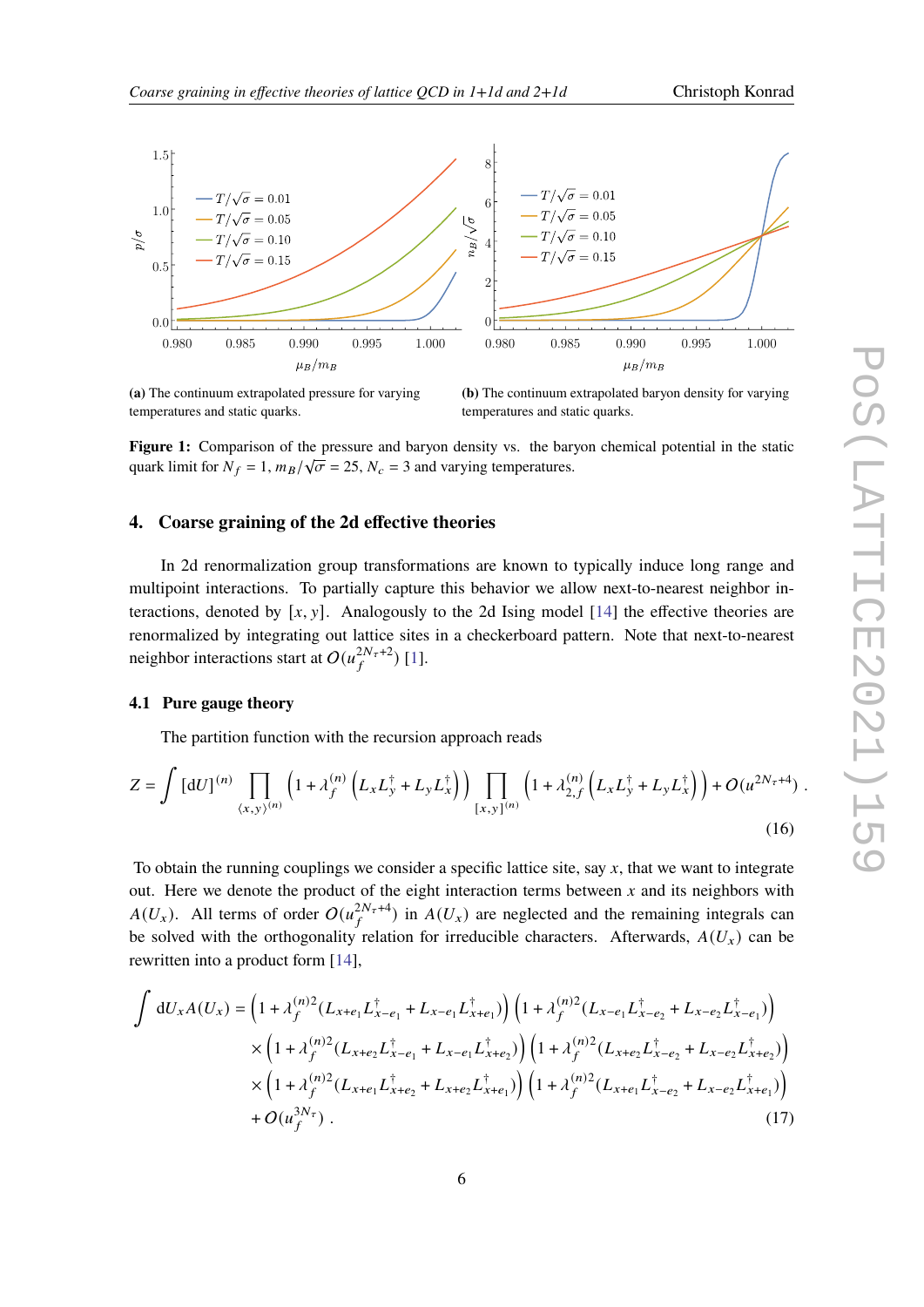<span id="page-6-0"></span>

**(a)** The pressure in the static quark limit (dashed lines) and to  $O(\kappa^2)$  (solid lines) for different baryon masses.

**(b)** The pressure to  $O(\kappa^2)$  (dashes lines) and  $O(\kappa^4)$ (solid lines) for different baryon masses.

**Figure 2:** The continuum extrapolated pressure vs. the baryon chemical potential for different orders in the heavy quark expansion for  $N_f = 1, T/\sqrt{\sigma} = 0.15, N_c = 3$  and varying baryon masses.

After putting the products back into the partition function, the factors describe interactions between the remaining lattice sites at distances  $|x - y| = 2a$  and  $|x - y| = \sqrt{2}a$ . The coupling strength of the former is given by  $\lambda_f^{(n)2}$ . For the latter the rotational symmetry of the system implies that the interaction appears twice. An additional contribution originates from the initial diagonal interactions between non-integrated lattice sites. After rotating the renormalized lattice by  $\pi/4$  the running couplings read

$$
\lambda_f^{(n+1)} = 2\lambda_f^{(n)2} + \lambda_{2,f}^{(n)} \quad \text{and} \quad \lambda_{2,f}^{(n+1)} = \lambda_f^{(n)2} \tag{18}
$$

#### **4.2 Static quark limit**

Now the static quark determinant is included into our description of the 2d effective theory. The previous section we allow interactions over a distance  $\sqrt{2}a$ . The renormalization scheme will be accurate to the order  $O(u_f^{vN_\tau} \kappa^{wN_\tau})$  with  $v + w = 2$ . For static quarks in 1d it was found that renormalization implies mixed terms between the different representations. Here this is applied to both the nearest neighbor and next-to-nearest neighbor interactions, respectively. This leads to

$$
Z = \int [dU]^{(n)} \det Q_{stat}^{(n)} \prod_{\langle x, y \rangle^{(n)}} \left( 1 + \lambda_{1,1}^{(n)} (L_x + L_y) + \lambda_{1,2}^{(n)} (L_x^{\dagger} + L_y^{\dagger}) + \lambda_{1,3}^{(n)} L_x L_y + \lambda_{1,4}^{(n)} L_x^{\dagger} L_y^{\dagger} + \lambda_{1,5}^{(n)} (L_x L_y^{\dagger} + L_y L_x^{\dagger}) \right) \prod_{[x,y]} \left( 1 + \lambda_{2,1}^{(n)} (L_x + L_y) + \lambda_{2,2}^{(n)} (L_x^{\dagger} + L_y^{\dagger}) + \lambda_{2,3}^{(n)} L_x L_y + \lambda_{2,4}^{(n)} L_x^{\dagger} L_y^{\dagger} + \lambda_{2,5}^{(n)} (L_x L_y^{\dagger} + L_y L_x^{\dagger}) \right) + O(u^{2N_{\tau}+4}).
$$
\n(19)

As in the previous section we integrate out the lattice sites in a checkerboard pattern. Before we do this, it is useful to define the gauge integral

$$
o(j,k) := \int dU \det Q_{\text{stat}}^{\text{loc}} L^{j} L^{\dagger k} = \int dU L^{j} L^{\dagger k} + O(\kappa^{N_{\tau}}) \,. \tag{20}
$$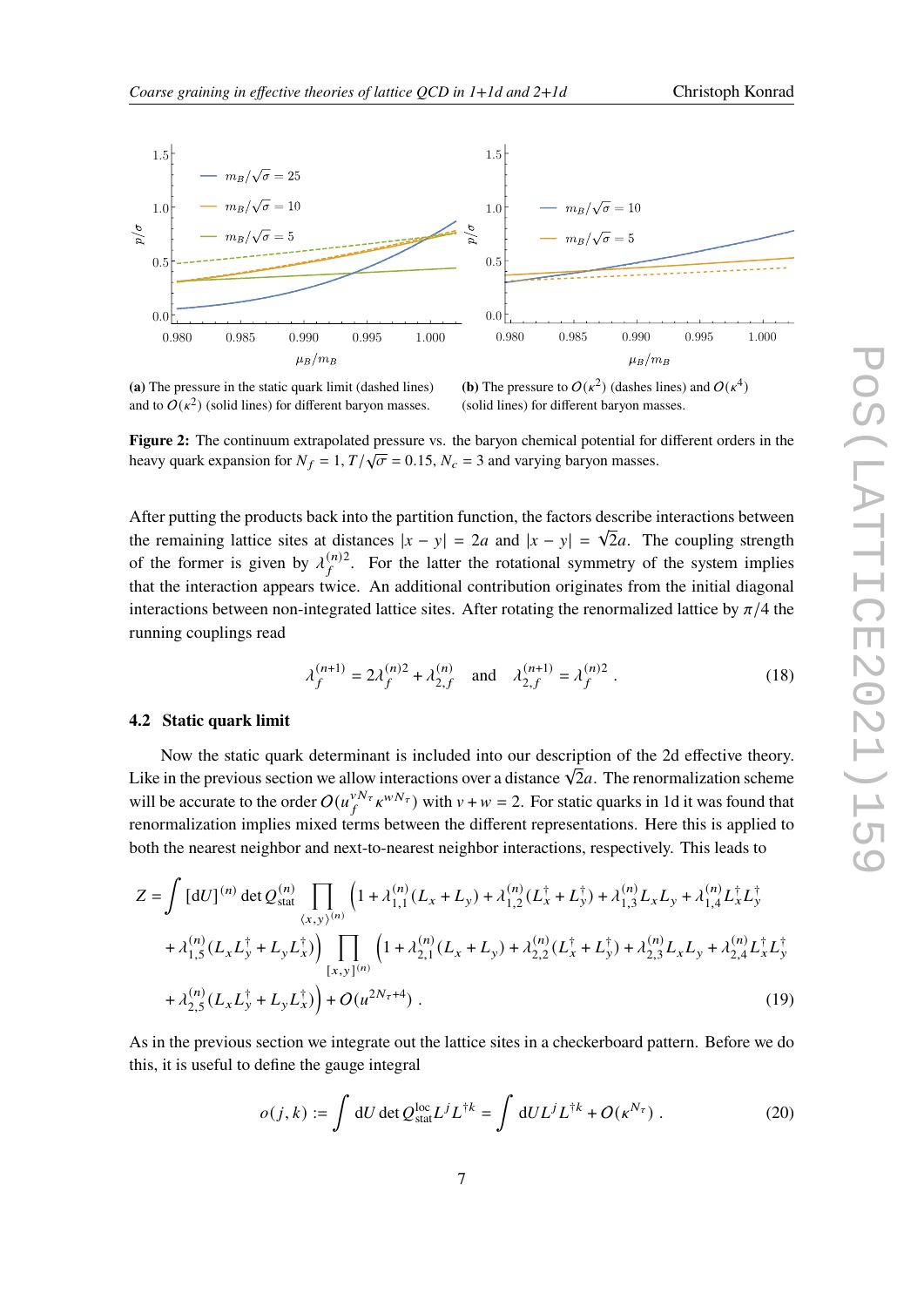The following steps are now analogous to the pure gauge limit. First, the product of the interaction terms of a single lattice site with all its neighbors is truncated at  $O(u_f^{\nu \bar{N}_\tau} \kappa^{wN_\tau})$  with  $\nu + w = 3$ . Afterwards, it is brought back into product form and the renormalized lattice is rotated by  $\pi/4$  [\[14\]](#page-9-9). After pulling out a factor of  $o(0, 0)$  one finds the running couplings

$$
\lambda_{1,5}^{(n+1)} = 2 \frac{o(1,1)}{o(0,0)} \lambda_{1,5}^{(n)2} + \lambda_{2,5}^{(n)}, \quad \lambda_{2,5}^{(n+1)} = \frac{o(1,1)}{o(0,0)} \lambda_{1,5}^{(n)2} .
$$
 (21)

Note, that the couplings  $\lambda_{1,1}^{(n)}$  $\lambda_{1,1}^{(n)}, \lambda_{1,2}^{(n)}$  $\lambda_{1,2}^{(n)}, \lambda_{2,1}^{(n)}$  $\chi_{2,1}^{(n)}$  and  $\lambda_{2,2}^{(n)}$  $_{2,2}^{(n)}$  are always of order  $O(u_f^{vN_\tau} \kappa^{wN_\tau})$  with  $v + w = 3$ and can therefore be disregarded. From the remaining running couplings one finds the non-trivial fixed point,

<span id="page-7-0"></span>
$$
\left(\lambda_{1,5}^{(n)}, \lambda_{2,5}^{(n)}\right) = \left(\frac{o(0,0)}{3o(1,1)}, \frac{o(0,0)}{9o(1,1)}\right) .
$$
\n(22)

To drive the analytical evaluation further we replace the initial next-to-nearest neighbor coupling  $\lambda_{2,f}$  by  $\lambda_f^2$ . Then, the fixed point relation [\(22\)](#page-7-0) is reduced to  $\lambda_f(\beta_c) = \frac{o(0,0)}{3o(1,1)}$  $\frac{\partial (0,0)}{\partial \rho(1,1)}$ , which can be inverted numerically to find the critical inverse coupling  $\beta_c$ .

#### **4.3 The deconfinement transition**

<span id="page-7-1"></span>To test the effective theory in the pure gauge limit with  $N_c = 3$  and  $N_{\tau} = 2, \ldots, 5$  we compare  $\beta_c$  with literature values from simulations of 2+1d Yang-Mills theory, taken from [\[15\]](#page-9-10), in table [1.](#page-7-1) There, the solutions for  $\beta_c$  are listed with their respective literature values  $\beta_{c,\text{lit}}$  as well as their relative deviations  $|\Delta \beta_c|/\beta_{c,\text{lit}} = |\beta_c - \beta_{c,\text{lit}}|/\beta_{c,\text{lit}}$ . Our results in the pure gauge limit (table [1\)](#page-7-1) reproduce the literature values with an accuracy of about 12%.

| $N_{\tau}$                  | $\beta_c$ | $\beta_{c, \text{lit}}$ | $ \Delta \beta_c /\beta_c$ , lit in % |
|-----------------------------|-----------|-------------------------|---------------------------------------|
| $\mathcal{D}_{\mathcal{L}}$ | 8.9267    | 8.1489                  | 9.5449                                |
| $\mathcal{F}$               | 12.6488   | 11.3711                 | 11.2365                               |
| 4                           | 16.3067   | 14.7170                 | 10.8021                               |
| 5                           | 19.9532   | 18.1310                 | 10.0501                               |

**Table 1:** Critical inverse coupling  $\beta_c$  for SU(3) in the pure gauge limit. The literature values are taken from [\[15\]](#page-9-10).

In figure [3](#page-8-4) it can be observed that an increasing chemical potential reduces the value of  $\beta_c$ . As this corresponds at fixed  $N<sub>\tau</sub>$  to a lower critical temperature, this is consistent with today's knowledge on the QCD phase diagram in 3+1d [\[16\]](#page-9-11).

It is important to note that the renormalization scheme becomes less accurate at  $\mu_B/m_B \approx 1 \approx$  $h_1$  as the order of the transformation can be rewritten as  $O(u_f^{vN_\tau} \kappa^{wN_\tau}) = O(u_f^{vN_\tau} h_1^{w_1})$  $\prod_{1}^{w_1} \bar{h}_1^{w_2}$ ) with  $v + w = 2 = v + w_1 + w_2.$ 

## **5. Conclusion**

Coarse graining techniques were applied to dimensionally reduced effective theories of 1+1d and 2+1d lattice QCD for heavy quarks. For the 1d effective theories the recursion relations of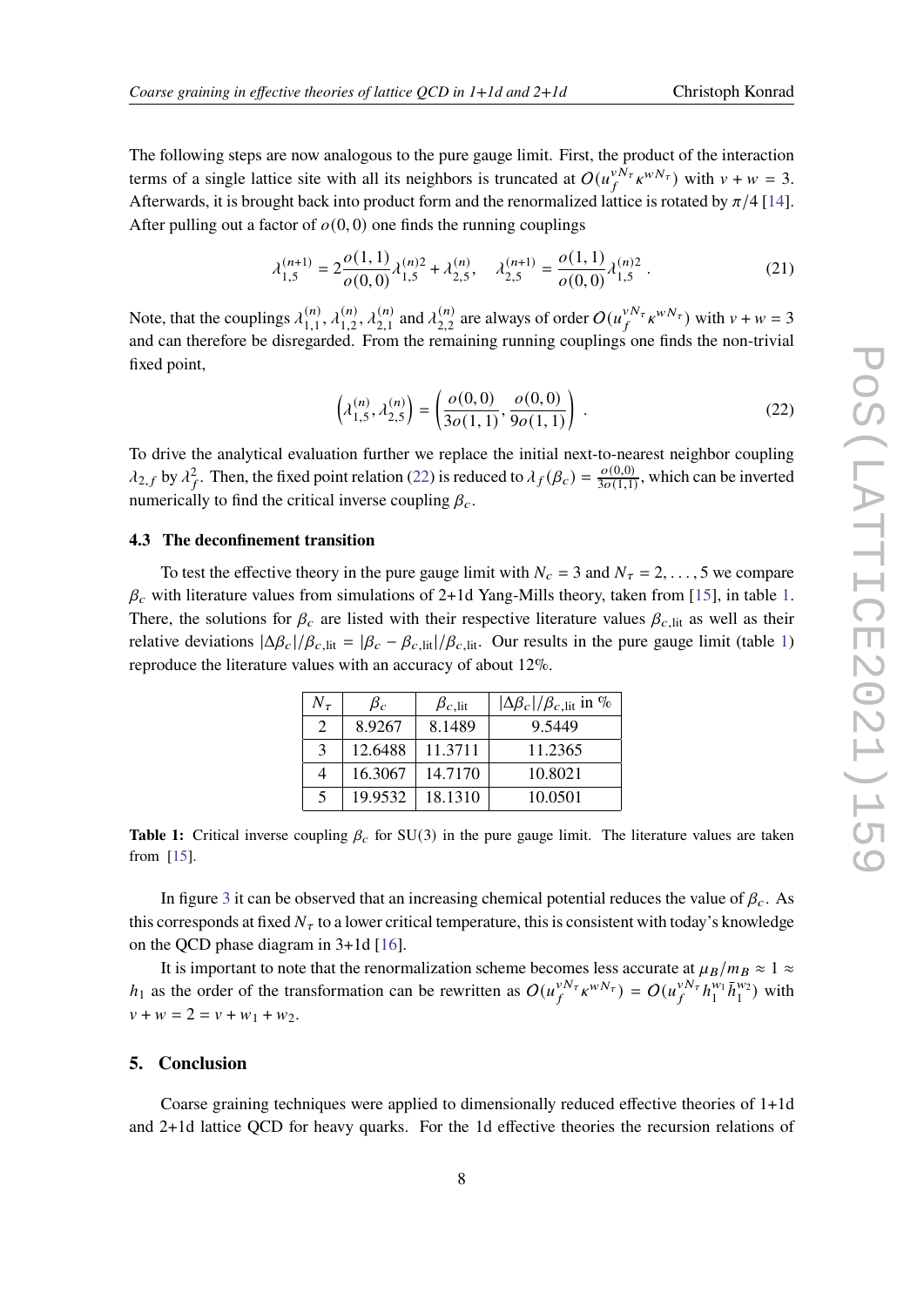<span id="page-8-4"></span>

**Figure 3:** The critical inverse coupling  $\beta_c$  in the static quark limit for  $N_c = 3$  and  $\kappa = 0.01$  vs. the baryon chemical potential  $\mu_B / m_B$  for  $N_\tau = 2, \ldots, 5$ .

the running couplings were solved analytically using the transfer matrix. Afterwards, continuum extrapolation was performed numerically for some intensive observables. For the 2d effective theories coarse graining was applied in the pure gauge and static quark limit, respectively. The pure gauge critical couplings agree to about 12% with simulation results of 2+1d Yang-Mills theory from the literature.

#### **Acknowledgments**

The authors acknowledge support by the Deutsche Forschungsgemeinschaft (DFG, German Research Foundation) through the CRC-TR 211 'Strong-interaction matter under extreme conditions' project number 315477589 - TRR 211 and by the State of Hesse within the Research Cluster ELEMENTS (Project ID 500/10.006).

## **References**

- <span id="page-8-0"></span>[1] J. Langelage, S. Lottini and O. Philipsen, *Centre symmetric 3d effective actions for thermal SU(N) Yang-Mills from strong coupling series*, *[J. High Energy Phys.](https://doi.org/10.1007/JHEP02(2011)057)* **2011** (2011) 57 [[1010.0951](https://arxiv.org/abs/1010.0951)].
- <span id="page-8-3"></span>[2] A. Schoen, *Effective heavy quark theory of strong coupling lattice QCD in 1 + 1 dimensions*, master thesis, Goethe Universität Frankfurt am Main, 2018.
- <span id="page-8-2"></span>[3] J. Langelage, M. Neuman and O. Philipsen, *Heavy dense QCD and nuclear matter from an effective lattice theory*, *JHEP* **09** [\(2014\) 131](https://doi.org/10.1007/JHEP09(2014)131) [[1403.4162](https://arxiv.org/abs/1403.4162)].
- <span id="page-8-1"></span>[4] J. Glesaaen, M. Neuman and O. Philipsen, *Equation of state for cold and dense heavy QCD*, *JHEP* **03** [\(2016\) 100](https://doi.org/10.1007/JHEP03(2016)100) [[1512.05195](https://arxiv.org/abs/1512.05195)].